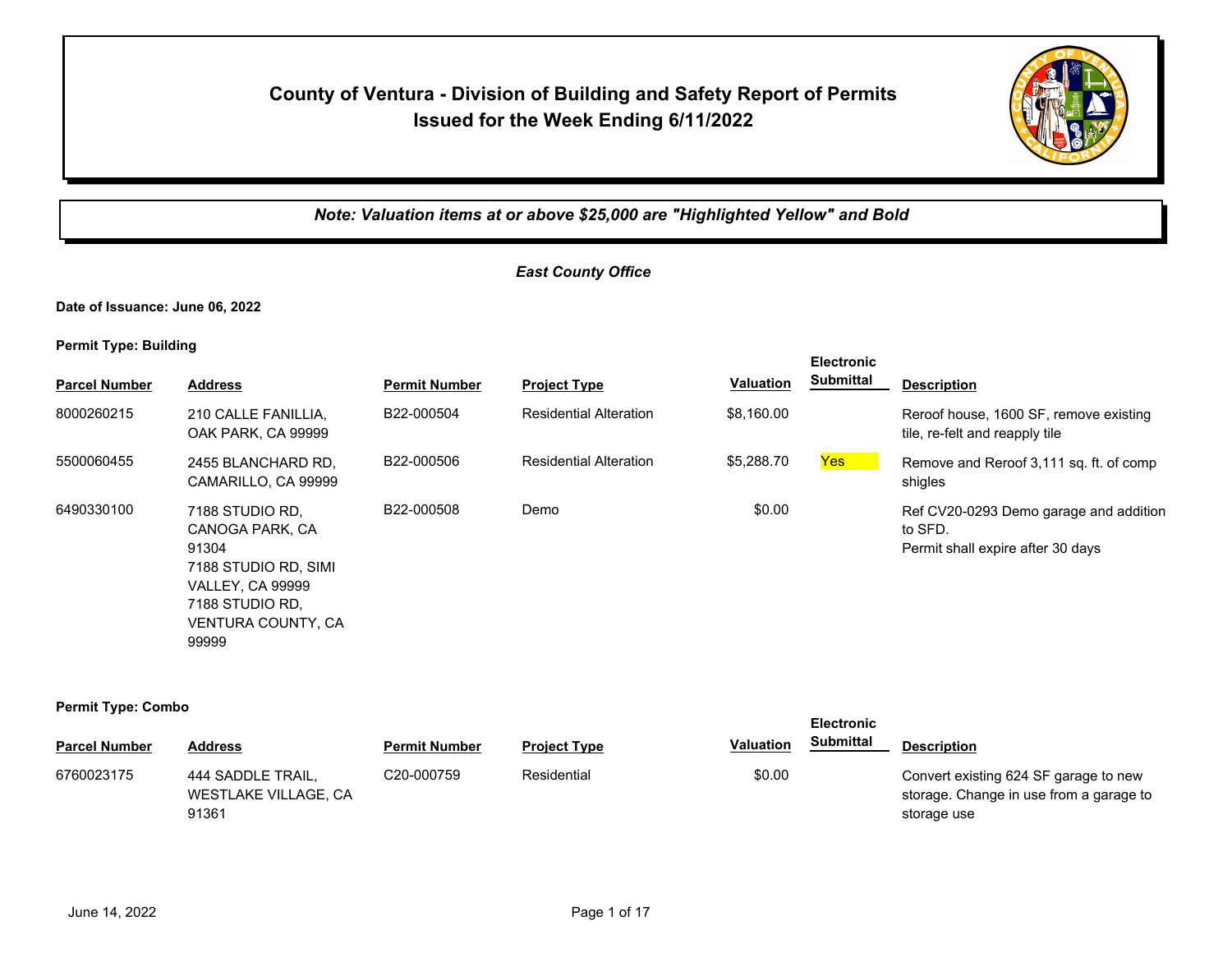|                                    | Note: Valuation items at or above \$25,000 are "Highlighted Yellow" and Bold |                                    |                                |                                 |                                              |                                                                                                                             |  |  |  |
|------------------------------------|------------------------------------------------------------------------------|------------------------------------|--------------------------------|---------------------------------|----------------------------------------------|-----------------------------------------------------------------------------------------------------------------------------|--|--|--|
|                                    |                                                                              |                                    | <b>East County Office</b>      |                                 |                                              |                                                                                                                             |  |  |  |
| Date of Issuance: June 06, 2022    |                                                                              |                                    |                                |                                 |                                              |                                                                                                                             |  |  |  |
| <b>Permit Type: Combo</b>          |                                                                              |                                    |                                |                                 |                                              |                                                                                                                             |  |  |  |
| <b>Parcel Number</b><br>5190190045 | <b>Address</b><br>13524 PACIFIC BREEZE<br>DR, CAMARILLO, CA<br>93012         | <b>Permit Number</b><br>C21-000430 | <b>Project Type</b><br>PoolSpa | <b>Valuation</b><br>\$32,815.10 | <b>Electronic</b><br><b>Submittal</b><br>Yes | <b>Description</b><br>SFR- New Pool 660 sq ft and spa 55 sq ft<br>* REVISED TO SPA ONLY, NO LONGER<br>POOL AND SPA* 4/20/22 |  |  |  |
| <b>Permit Type: Electrical</b>     |                                                                              |                                    |                                |                                 | <b>Electronic</b>                            |                                                                                                                             |  |  |  |
| <b>Parcel Number</b>               | <b>Address</b>                                                               | <b>Permit Number</b>               | <b>Project Type</b>            | Valuation                       | <b>Submittal</b>                             | <b>Description</b>                                                                                                          |  |  |  |
| 5190041045                         | 13015 SUNNY LN,<br>CAMARILLO, CA 99999                                       | E22-000501                         | Residential                    | \$0.00                          |                                              | Electrical service panel upgrade, 200<br>amps, same location                                                                |  |  |  |
| <b>Permit Type: Mechanical</b>     |                                                                              |                                    |                                |                                 | <b>Electronic</b>                            |                                                                                                                             |  |  |  |
| <b>Parcel Number</b>               | <b>Address</b>                                                               | <b>Permit Number</b>               | <b>Project Type</b>            | <b>Valuation</b>                | <b>Submittal</b>                             | <b>Description</b>                                                                                                          |  |  |  |
| 5160183155                         | 12008 E PRADERA RD,<br>CAMARILLO, CA 99999                                   | M22-000129                         | Residential                    | \$0.00                          |                                              | Replace 5 ton A/C like for like, same<br>location                                                                           |  |  |  |
| 8010200635                         | 5717 TASCOSA CT 106,<br>OAK PARK, CA 99999                                   | M22-000130                         | Residential                    | \$0.00                          |                                              | Replace 24K BTU air handler and 2 ton<br>A/C unit, like for like, same location<br>(closet) C/O                             |  |  |  |
| 6920030130                         | 425 W CARLISLE RD,<br>THOUSAND OAKS, CA<br>99999                             | M22-000131                         | Residential                    | \$0.00                          |                                              | Replace 80K BTU, FAU coil (attic), 4 ton<br>A/C, like for like, same location. Replace<br>1800 SF of ductwork.              |  |  |  |
| 6850322085                         | 556 MYRTLE CT, OAK<br>PARK, CA 99999                                         | M22-000132                         | Residential                    | \$0.00                          |                                              | Replace A/C Condenser                                                                                                       |  |  |  |

٦L

**Date of Issuance: June 07, 2022**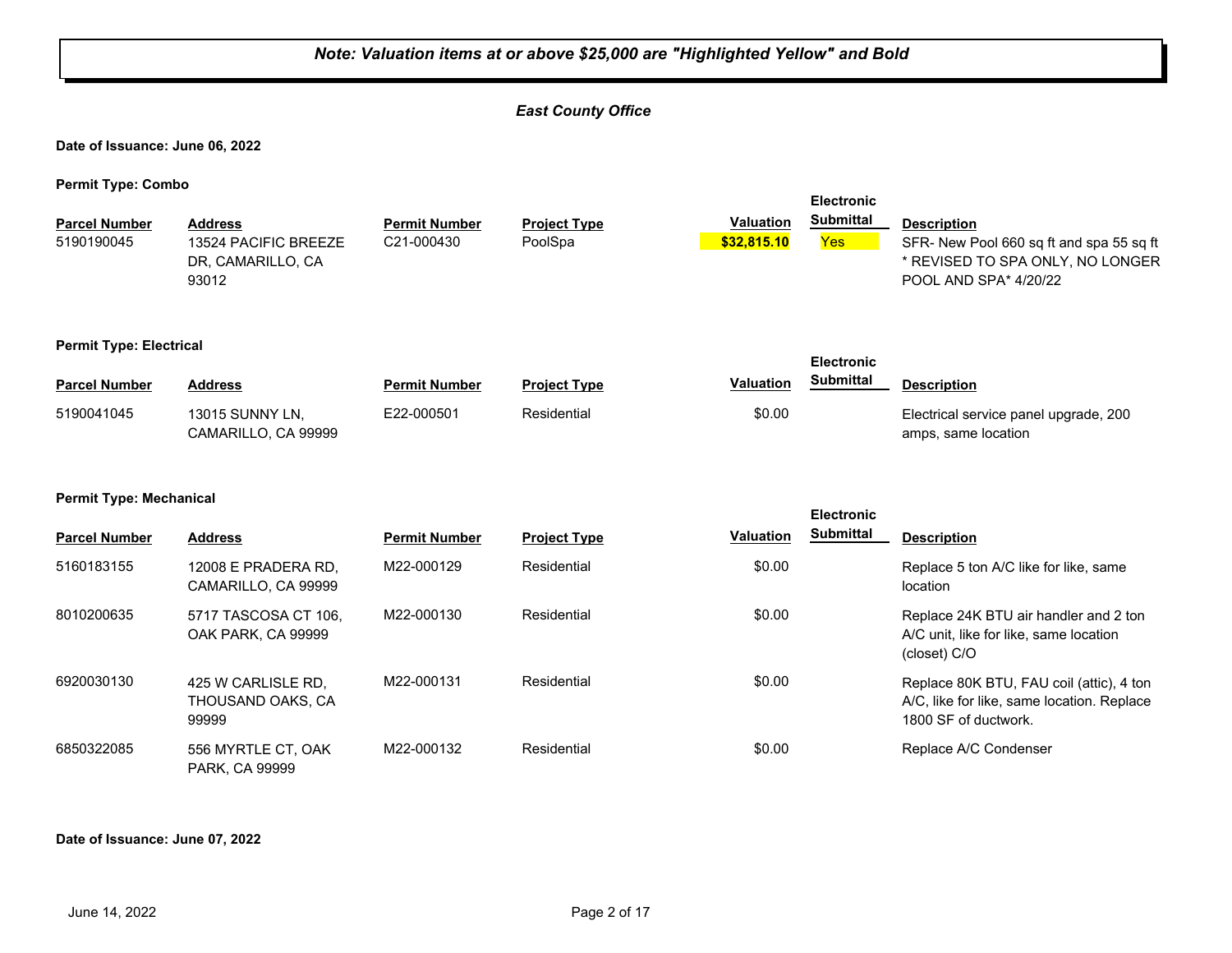#### *East County Office*

**Date of Issuance: June 07, 2022**

**Permit Type: Building**

| . .                  |                                                 |                      |                               |                  | <b>Electronic</b> |                                                                                                |
|----------------------|-------------------------------------------------|----------------------|-------------------------------|------------------|-------------------|------------------------------------------------------------------------------------------------|
| <b>Parcel Number</b> | <b>Address</b>                                  | <b>Permit Number</b> | <b>Project Type</b>           | <b>Valuation</b> | <b>Submittal</b>  | <b>Description</b>                                                                             |
| 5190132055           | 2691 VIA ZURITA CT,<br>CAMARILLO, CA 99999      | B22-000510           | <b>Residential Alteration</b> | \$10,200.00      |                   | Tile Reset and Reroof 2000 SF                                                                  |
| 6350062405           | 1080 CARMEL DR, SIMI<br><b>VALLEY, CA 99999</b> | B22-000511           | <b>Residential Alteration</b> | \$21.465.60      |                   | 4000 SF Reroof using tile, and remove<br>window to replace with sliding glass door<br>(36 S F) |

#### **Permit Type: Combo**

|                      |                                         |                      | <b>Electronic</b>   |                  |            |                                      |
|----------------------|-----------------------------------------|----------------------|---------------------|------------------|------------|--------------------------------------|
| <b>Parcel Number</b> | <b>Address</b>                          | <b>Permit Number</b> | <b>Project Type</b> | <b>Valuation</b> | Submittal  | <b>Description</b>                   |
| 8000233075           | 6 N PEREGRINE CR, OAK<br>PARK, CA 91377 | C21-000139           | Residential         | \$73,900.60      | <b>Yes</b> | Room addition to existing SFD 541 SF |

**Permit Type: Electrical**

| --                   |                                                      |                      |                     |                  | <b>Electronic</b> |                                                                                                                                                                 |
|----------------------|------------------------------------------------------|----------------------|---------------------|------------------|-------------------|-----------------------------------------------------------------------------------------------------------------------------------------------------------------|
| <b>Parcel Number</b> | Address                                              | <b>Permit Number</b> | <b>Project Type</b> | <b>Valuation</b> | <b>Submittal</b>  | <b>Description</b>                                                                                                                                              |
| 6630410155           | 1384 CAMINO<br>CRISTOBAL, THOUSAND<br>OAKS, CA 99999 | E22-000325           | Residential         | \$0.00           |                   | Photovoltaic system 5.04kw Roof Mount<br>with 1 Back Up Battery System Enphase<br>10.05kwh. Existing loads will be relocated<br>to new 100A backup loads panel. |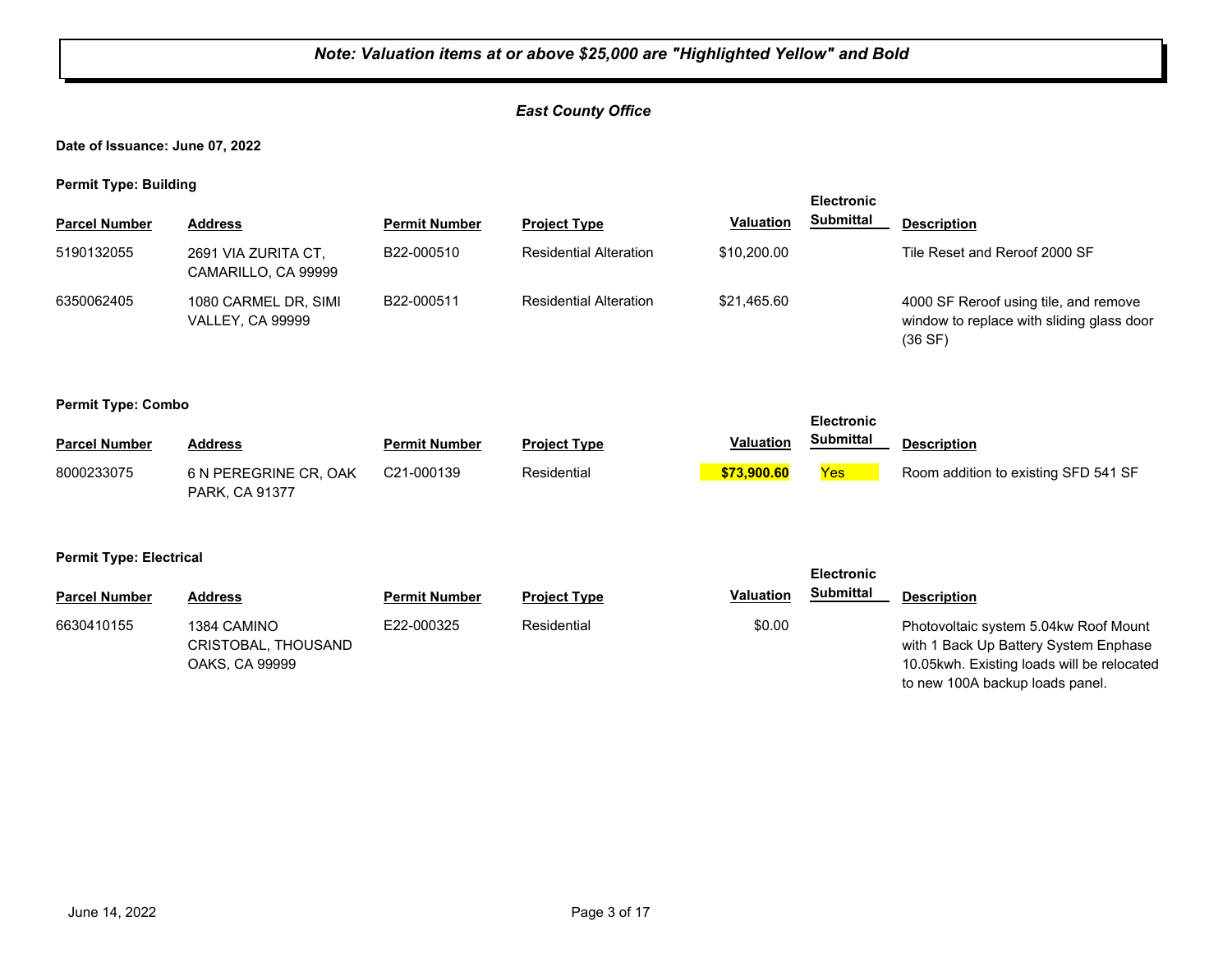#### *East County Office*

**Date of Issuance: June 07, 2022**

**Permit Type: Mechanical**

|                      |                                             |                      |                     |                  | <b>Electronic</b> |                                                                                                                                 |
|----------------------|---------------------------------------------|----------------------|---------------------|------------------|-------------------|---------------------------------------------------------------------------------------------------------------------------------|
| <b>Parcel Number</b> | Address                                     | <b>Permit Number</b> | <b>Project Type</b> | <b>Valuation</b> | Submittal         | <b>Description</b>                                                                                                              |
| 5160160765           | 2748 N LOS PINOS CR,<br>CAMARILLO, CA 99999 | M22-000120           | Residential         | \$0.00           | <b>Yes</b>        | Replace 3 ton heat pump and air handler<br>as well as 4 ton AC unit and FAU in same<br>locations and replace 5258 SF of ducting |

#### **Date of Issuance: June 08, 2022**

**Permit Type: Building**

| - -                  |                                           |                      |                               |                  | <b>Electronic</b> |                                                                           |
|----------------------|-------------------------------------------|----------------------|-------------------------------|------------------|-------------------|---------------------------------------------------------------------------|
| <b>Parcel Number</b> | Address                                   | <b>Permit Number</b> | <b>Project Type</b>           | <b>Valuation</b> | Submittal         | <b>Description</b>                                                        |
| 8000260155           | 215 CALLE FANILLIA,<br>OAK PARK, CA 99999 | B22-000498           | <b>Residential Alteration</b> | \$8,160.00       |                   | Reroof house, 1600 SF, remove existing<br>tile, re-felt and re-apply tile |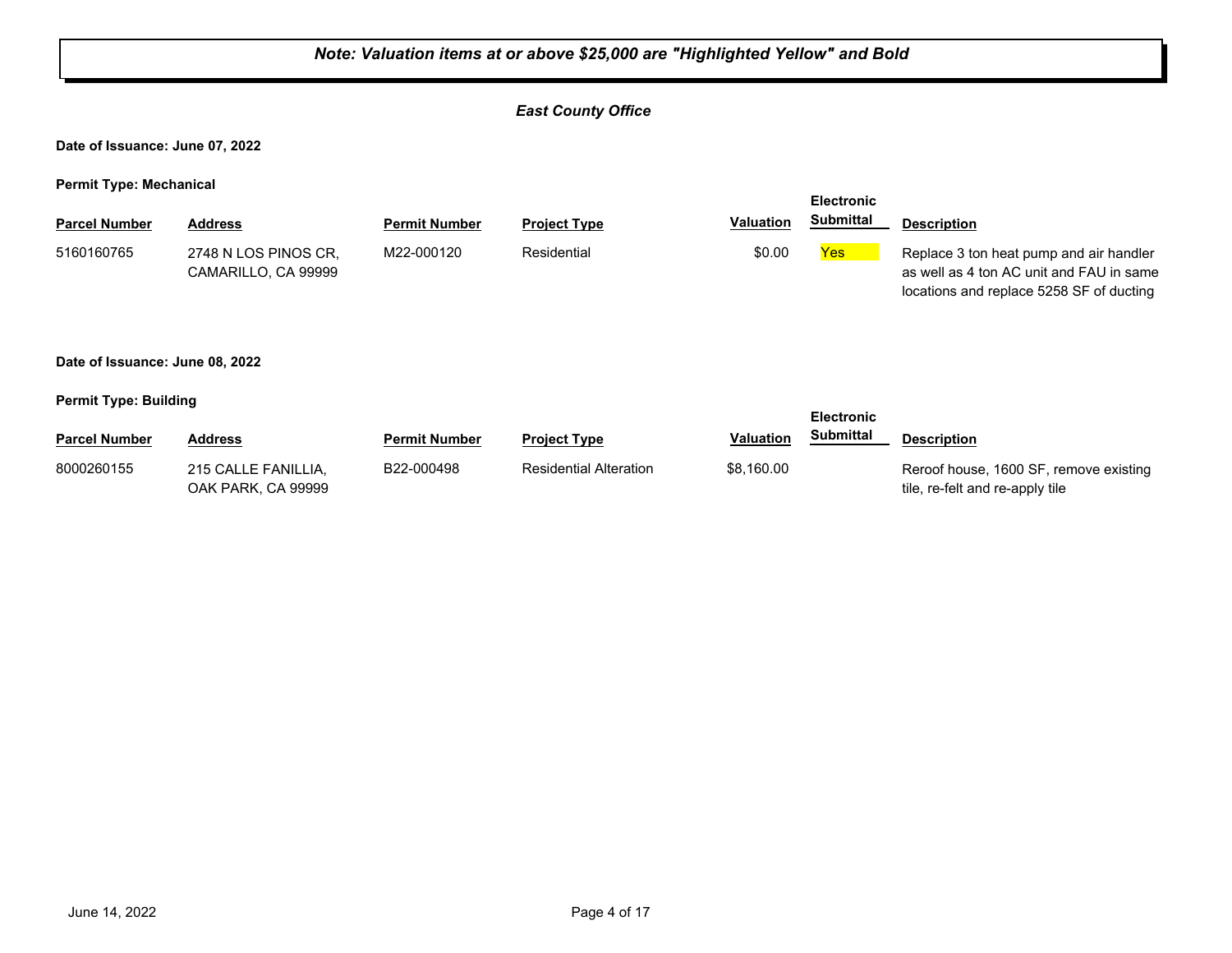#### *East County Office*

**Date of Issuance: June 08, 2022**

**Permit Type: Combo**

| <b>Parcel Number</b> | <b>Address</b>                                             | <b>Permit Number</b> | <b>Project Type</b> | Valuation   | <b>Electronic</b><br><b>Submittal</b> | <b>Description</b>                                                                                                                                                                                                                           |
|----------------------|------------------------------------------------------------|----------------------|---------------------|-------------|---------------------------------------|----------------------------------------------------------------------------------------------------------------------------------------------------------------------------------------------------------------------------------------------|
| 6950322025           | 992 RAVENSBURY ST.<br><b>WESTLAKE VILLAGE, CA</b><br>91361 | C22-000084           | Residential         | \$0.00      | Yes                                   | Installation of a new 22kW emergency<br>standby generator fueled by low pressure<br>natural gas outlet. Installing 100amp<br>generac automatic transfer switch and<br>100amp generac automatic transfer switch<br>with built-in load center. |
| 8500012065           | 176 SADDLEBOW RD.<br>BELL CANYON, CA 91307                 | C22-000134           | PoolSpa             | \$40,000.00 |                                       | New Swimming Pool 30x50ft (1500 sq ft)<br>& Spa 8x12ft (96 sq ft)<br>*Related Record B22-109- Retaining wall*                                                                                                                                |
| 7000270075           | 11682 ELLICE ST.<br>MALIBU, CA 90265                       | C22-000191           | Residential         | \$9,690.00  | Yes                                   | Installation of Solar Roof 19 Squares<br>(10.057 kW) and (6) Battery Back-ups. All<br>system grid interactive.                                                                                                                               |

#### **Permit Type: Electrical**

| - -                  |                                              |                      |                     |                  | <b>Electronic</b> |                                                                  |
|----------------------|----------------------------------------------|----------------------|---------------------|------------------|-------------------|------------------------------------------------------------------|
| <b>Parcel Number</b> | Address                                      | <b>Permit Number</b> | <b>Project Type</b> | <b>Valuation</b> | <b>Submittal</b>  | <b>Description</b>                                               |
| 6850260265           | 830 ADMIRAL CT, OAK<br><b>PARK, CA 99999</b> | E22-000438           | Residential         | \$0.00           |                   | Install Roof Mounted Photovoltaic System<br>(6.035 kW) 17 panels |

#### **Permit Type: Plumbing**

PARK, CA 99999

|                      |                                                            |                      |                     |                  | <b>Electronic</b> |                             |
|----------------------|------------------------------------------------------------|----------------------|---------------------|------------------|-------------------|-----------------------------|
| <b>Parcel Number</b> | <b>Address</b>                                             | <b>Permit Number</b> | <b>Project Type</b> | <b>Valuation</b> | <b>Submittal</b>  | <b>Description</b>          |
| 8000011105           | 19 N KANAN RD, OAK<br>PARK, CA 91377<br>19 N KANAN RD, OAK | P22-000139           | Residential         | \$0.00           |                   | Replace sewer line of 40 LF |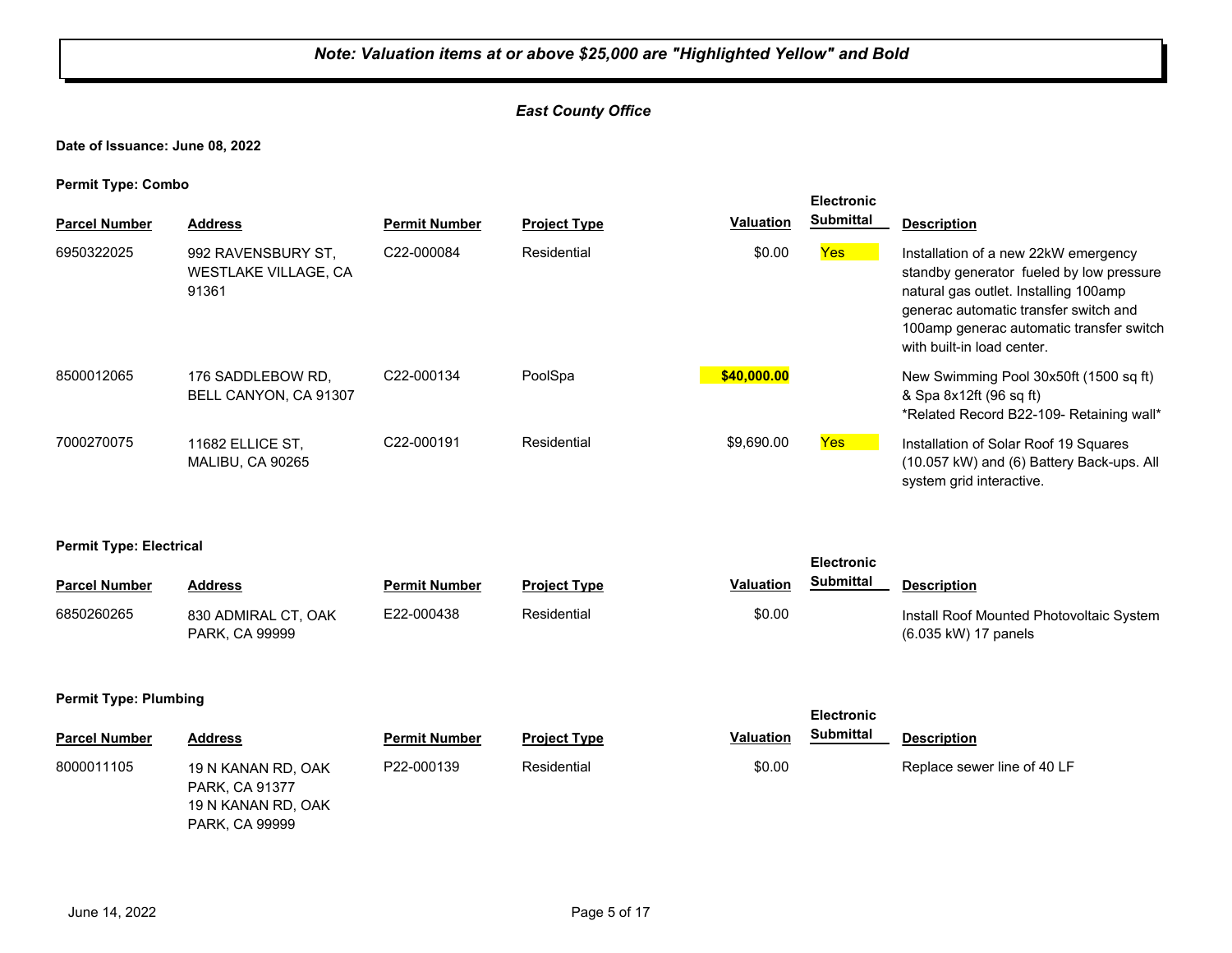#### *East County Office*

**Date of Issuance: June 09, 2022**

**Permit Type: Building**

| - -                  |                                           |                      |                               |                  | <b>Electronic</b> |                                                                           |
|----------------------|-------------------------------------------|----------------------|-------------------------------|------------------|-------------------|---------------------------------------------------------------------------|
| <b>Parcel Number</b> | Address                                   | <b>Permit Number</b> | <b>Project Type</b>           | <b>Valuation</b> | <b>Submittal</b>  | <b>Description</b>                                                        |
| 8000260165           | 213 CALLE FANILLIA.<br>OAK PARK, CA 99999 | B22-000496           | <b>Residential Alteration</b> | \$8,160.00       |                   | Reroof house, 1600 SF, remove existing<br>tile, re-felt and re-apply tile |
| 8500042095           | 327 BELL CANYON RD,<br>BELL CANYON, CA    | B22-000517           | <b>Residential Alteration</b> | \$488.40         |                   | Replace (2) 21.92 SF of windows in<br>master bedroom                      |

#### **Permit Type: Combo**

|                      |                                       |                      |                     |                  | <b>Electronic</b> |                                                                                                                           |
|----------------------|---------------------------------------|----------------------|---------------------|------------------|-------------------|---------------------------------------------------------------------------------------------------------------------------|
| <b>Parcel Number</b> | Address                               | <b>Permit Number</b> | <b>Project Type</b> | <b>Valuation</b> | Submittal         | <b>Description</b>                                                                                                        |
| 5130130040           | 6767 SPRING RD.<br>MOORPARK, CA 93021 | C22-000207           | Commercial          | \$1.435.20       | Yes               | County of Ventura-Public Works<br>Waterworks District, Construction of (2) 6'<br>chain link fences and 2' of barbed wire, |

includes electrical

**Electronic** 

#### **Permit Type: Electrical**

| <b>Parcel Number</b> | <b>Address</b>                               | <b>Permit Number</b> | <b>Project Type</b> | <b>Valuation</b> | <b>Submittal</b> | <b>Description</b>                                                                                           |
|----------------------|----------------------------------------------|----------------------|---------------------|------------------|------------------|--------------------------------------------------------------------------------------------------------------|
| 8000322265           | 6411 SMOKETREE AV,<br>OAK PARK, CA 99999     | E22-000502           | Residential         | \$0.00           | Yes              | Installation of roof mounted PV system,<br>6.3 KW, 14 panels and 1 sub panel                                 |
| 8010162035           | 471 N PARK SPRINGS<br>CT, OAK PARK, CA 91377 | E22-000520           | Residential         | \$0.00           |                  | 400 AMP EV circuit Car charger and 200<br>amp panel upgrade                                                  |
| 6680161035           | 589 JENNY DR.<br>THOUSAND OAKS, CA           | E22-000523           | Residential         | \$0.00           |                  | Installation of roof mounted PV solar, 6.0<br>KW, 15 panels and electrical service<br>panel upgrade 200 amps |

#### **Date of Issuance: June 10, 2022**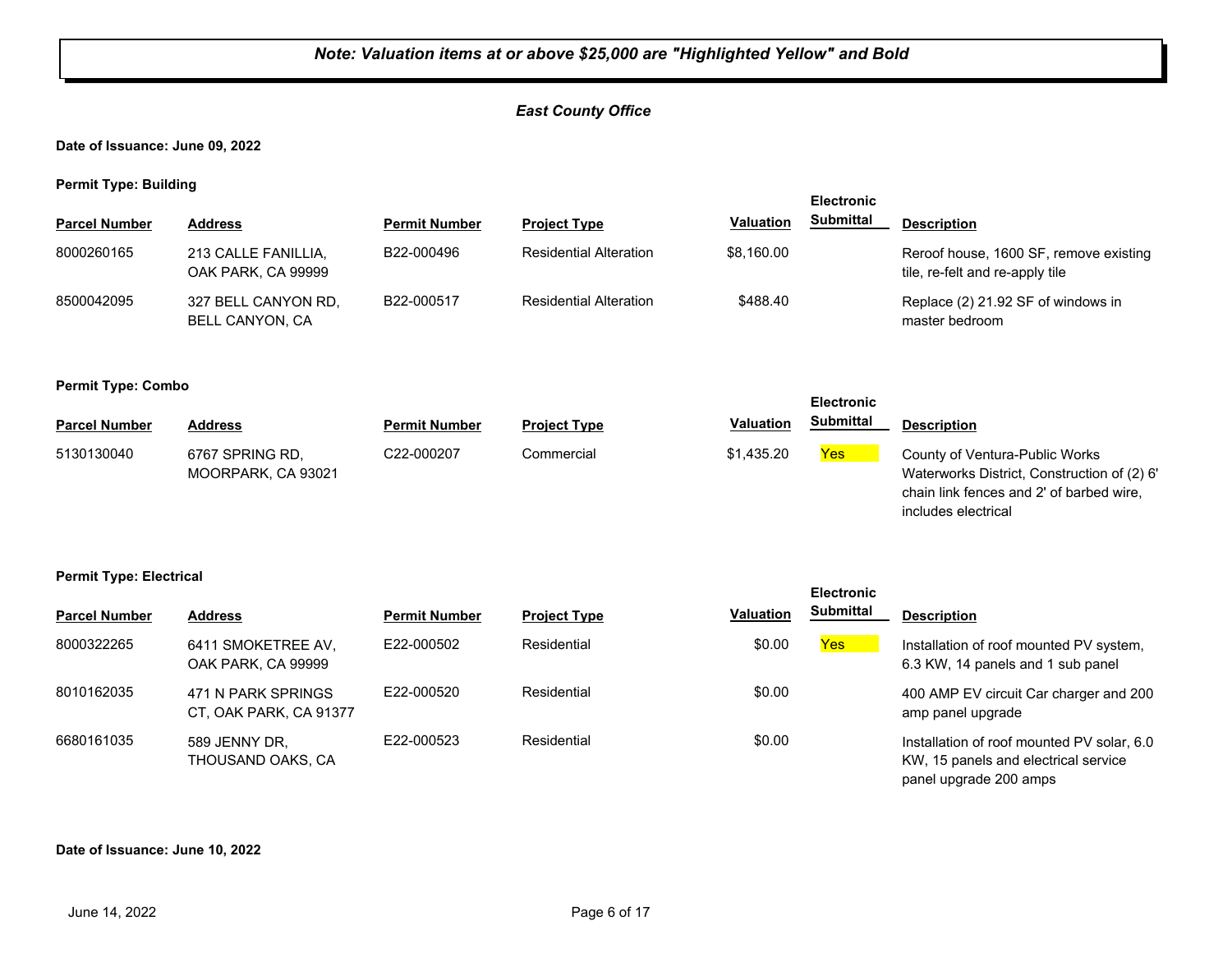#### *East County Office*

**Date of Issuance: June 10, 2022**

**Permit Type: Combo**

| <b>Parcel Number</b> | <b>Address</b>                                      | <b>Permit Number</b>    | <b>Project Type</b> | <b>Valuation</b> | <b>Electronic</b><br><b>Submittal</b> | <b>Description</b>                                                                                                                          |
|----------------------|-----------------------------------------------------|-------------------------|---------------------|------------------|---------------------------------------|---------------------------------------------------------------------------------------------------------------------------------------------|
| 6950312595           | 630 CRICKETFIELD CT,<br>VENTURA COUNTY, CA<br>99999 | C <sub>22</sub> -000472 | Residential         | \$9.956.14       | Yes                                   | Remove interior post at Kitchen/Family<br>room. Install new post at both ends of the<br>existing beam.<br>Approx sq ft of the area 236sq ft |

#### **Permit Type: Electrical**

|                      |                                           |                      |                     |                  | <b>Electronic</b> |                                                                                                  |
|----------------------|-------------------------------------------|----------------------|---------------------|------------------|-------------------|--------------------------------------------------------------------------------------------------|
| <b>Parcel Number</b> | <b>Address</b>                            | <b>Permit Number</b> | <b>Project Type</b> | <b>Valuation</b> | <b>Submittal</b>  | <b>Description</b>                                                                               |
| 8010302115           | 6091 MANDEVILLE PL,<br>OAK PARK, CA 99999 | E22-000368           | Residential         | \$0.00           | Yes <sub>o</sub>  | Install Roof Mounted PV (15.6 kW) 39<br>modules and (3) Battery Back-ups                         |
| 8000211095           | 6529 E SMOKETREE AV,<br>OAK PARK, CA      | F22-000525           | Residential         | \$0.00           |                   | 6.12kw roof mounted solar photovoltaic<br>system. With main service panel upgrade<br>to 200A.    |
| 5050071125           | 10763 CITRUS DR.<br>MOORPARK, CA          | E22-000527           | Residential         | \$0.00           |                   | 10k battery backup system installed to<br>existing solar. Main service panel upgrade<br>to 200A. |

**East County Office Valuation Subtotal: \$229,719.74**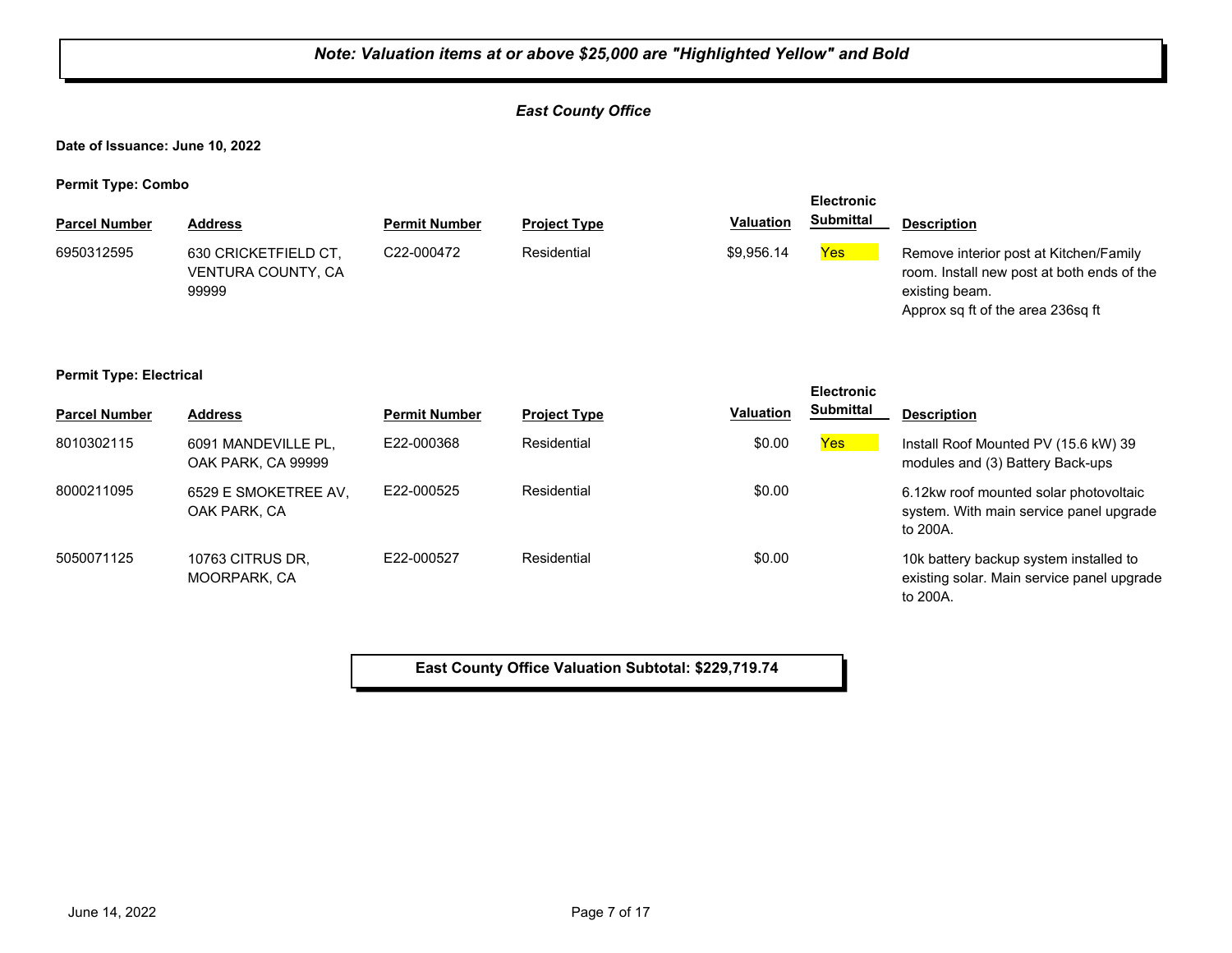#### *West County Office*

**Date of Issuance: June 06, 2022**

**Permit Type: Building**

| . .                       | -                                  |                      |                     |                  | <b>Electronic</b>  |                                                                                                              |
|---------------------------|------------------------------------|----------------------|---------------------|------------------|--------------------|--------------------------------------------------------------------------------------------------------------|
| <b>Parcel Number</b>      | <b>Address</b>                     | <b>Permit Number</b> | <b>Project Type</b> | Valuation        | <b>Submittal</b>   | <b>Description</b>                                                                                           |
| 1450101125                | 233 ORANGE ST,<br>OXNARD, CA 99999 | B22-000507           | Demo                | \$0.00           |                    | Demolition of unpermitted electrical<br>fixtures in the existing garage.<br>30- day permit<br>Ref. CV22-0197 |
| <b>Permit Type: Combo</b> |                                    |                      |                     |                  |                    |                                                                                                              |
|                           |                                    |                      |                     |                  | <b>Electronic</b>  |                                                                                                              |
| <b>Parcel Number</b>      | <b>Address</b>                     | <b>Permit Number</b> | <b>Project Type</b> | <b>Valuation</b> | <b>Submittal</b>   | <b>Description</b>                                                                                           |
| $000007494E$              | 0.15110111100                      | 0.24004454           | $A$ ariaultural     | 0000             | $V_{\alpha\alpha}$ | $\Box$ and $\Box$ from an and the full stress from $\Box$                                                    |

|                      |                                       |                      |                     |                  | <b>EIGCUOIIIC</b> |                                                                                                 |
|----------------------|---------------------------------------|----------------------|---------------------|------------------|-------------------|-------------------------------------------------------------------------------------------------|
| <b>Parcel Number</b> | <b>Address</b>                        | <b>Permit Number</b> | <b>Project Type</b> | <b>Valuation</b> | <b>Submittal</b>  | <b>Description</b>                                                                              |
| 2300071345           | 645 LAGUNA RD.<br>CAMARILLO, CA 93012 | C21-001451           | Agricultural        | \$0.00           | Yes               | Electrical for pump installation for 12<br>tanks (less than 5,000 gallons) for<br>Greenhouse #1 |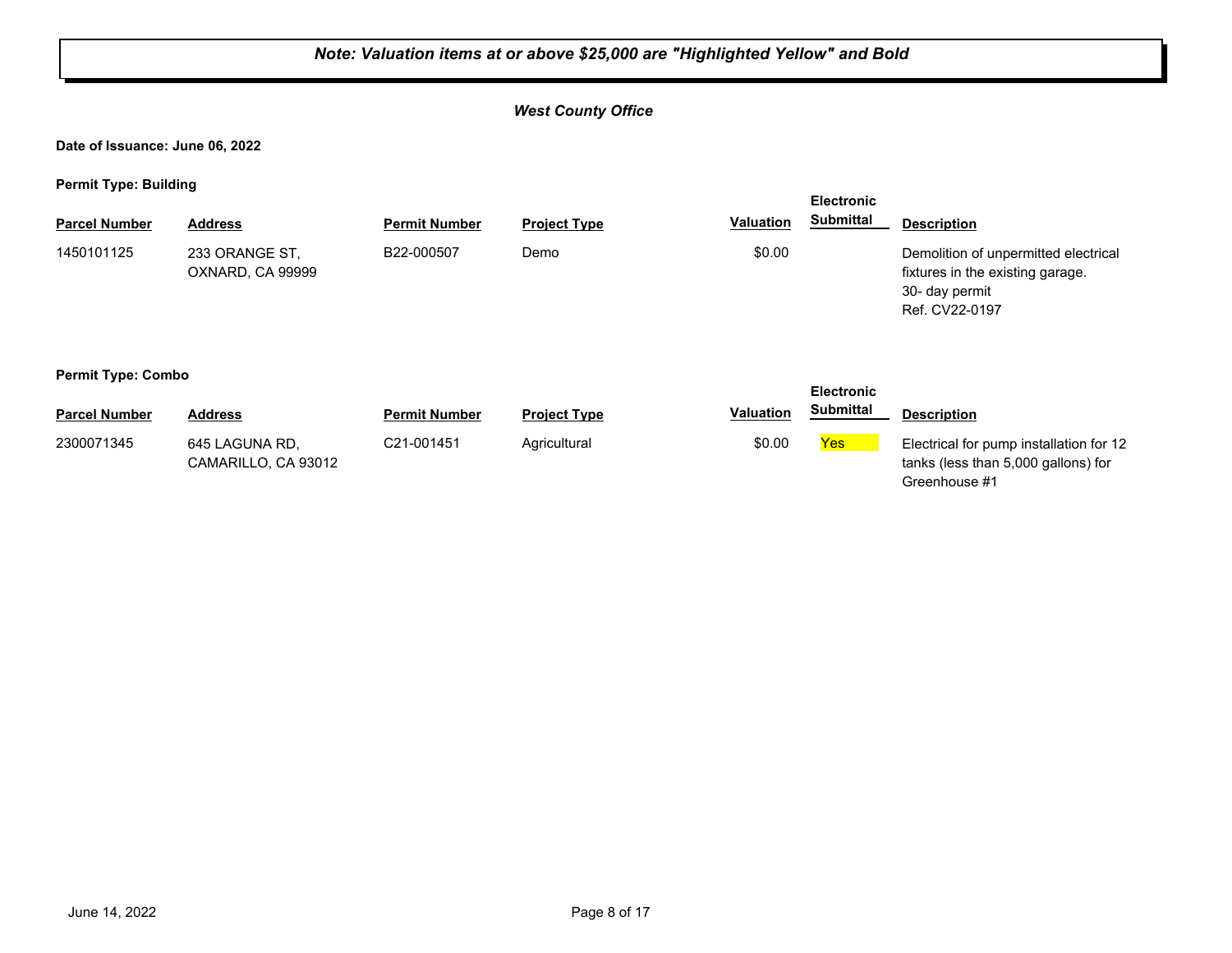#### *West County Office*

#### **Date of Issuance: June 06, 2022**

**Permit Type: Electrical**

|                                |                                            |                      |                     |                  | <b>Electronic</b> |                                                                                                                                                                                    |
|--------------------------------|--------------------------------------------|----------------------|---------------------|------------------|-------------------|------------------------------------------------------------------------------------------------------------------------------------------------------------------------------------|
| <b>Parcel Number</b>           | <b>Address</b>                             | <b>Permit Number</b> | <b>Project Type</b> | <b>Valuation</b> | <b>Submittal</b>  | <b>Description</b>                                                                                                                                                                 |
| 0310131070                     | 115 MONTE CT, OAK<br><b>VIEW, CA 93022</b> | E22-000129           | Residential         | \$0.00           | <b>Yes</b>        | Install Roof Mounted Photovoltaic System<br>(4.76kW) and upgrade panel to 200 AMPs                                                                                                 |
| 1520362075                     | 317 EL TUACA CT.<br>CAMARILLO, CA 99999    | E22-000356           | Residential         | \$0.00           | <b>Yes</b>        | Installation of 1-Tesla Powerwall to<br>existing solar PV system. Existing loads<br>will be relocated to new 225A backup<br>loads panel.                                           |
| 0140090250                     | 1661 HAPPY LN, OJAI,<br>CA 99999           | E22-000358           | Residential         | \$0.00           | Yes               | (3) tesla Powerwall 2 AC batteries system<br>(5kw) (1) tesla backup gateway 2 with<br>internal panel board (1) main breaker for<br>existing subpanel, (1) remote disable<br>switch |
| 0340133085                     | 70 PARK AV, OJAI, CA<br>99999              | E22-000499           | Residential         | \$0.00           | <b>Yes</b>        | Installation of roof mounted PV system,<br>3.24 KW and 9 panels                                                                                                                    |
| <b>Permit Type: Mechanical</b> |                                            |                      |                     |                  | <b>Electronic</b> |                                                                                                                                                                                    |
| <b>Parcel Number</b>           | <b>Address</b>                             | <b>Permit Number</b> | <b>Project Type</b> | <b>Valuation</b> | <b>Submittal</b>  | <b>Description</b>                                                                                                                                                                 |
| 0170230175                     | 1006 EL CAMINO CORTO.                      | M22-000059           | Residential         | \$0.00           | Yes               | Install new 2 zone mini split heat pump.                                                                                                                                           |

**Date of Issuance: June 07, 2022**

OJAI, CA 93023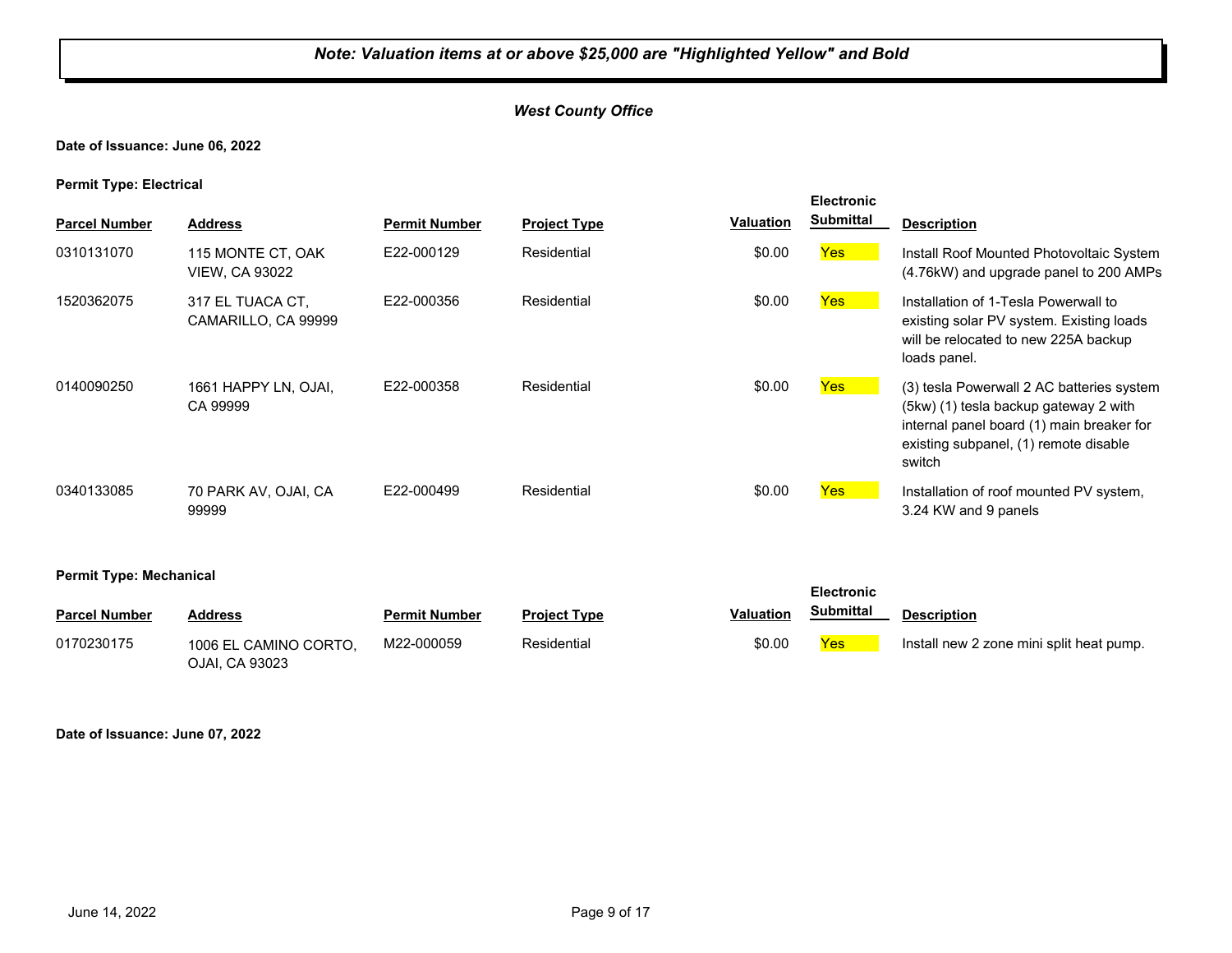#### *West County Office*

**Date of Issuance: June 07, 2022**

**Permit Type: Building**

|                      |                                      |                      |                               |                  | <b>Electronic</b> |                                                                                          |
|----------------------|--------------------------------------|----------------------|-------------------------------|------------------|-------------------|------------------------------------------------------------------------------------------|
| <b>Parcel Number</b> | <b>Address</b>                       | <b>Permit Number</b> | <b>Project Type</b>           | <b>Valuation</b> | Submittal         | <b>Description</b>                                                                       |
| 0900143010           | 11208 NARDO ST,<br>VENTURA, CA 99999 | B22-000512           | <b>Residential Alteration</b> | \$948.60         |                   | ATF- Reroof 306SF comp shingles and<br>sheathing to existing garage in the rear<br>yard. |
|                      |                                      |                      |                               |                  |                   | Ref. CV19-0273                                                                           |
|                      |                                      |                      |                               |                  |                   |                                                                                          |

#### **Permit Type: Combo**

|                      |                                                 |                      |                     |                  | LIVVU VIIIV      |                                                                                                                                                                           |
|----------------------|-------------------------------------------------|----------------------|---------------------|------------------|------------------|---------------------------------------------------------------------------------------------------------------------------------------------------------------------------|
| <b>Parcel Number</b> | Address                                         | <b>Permit Number</b> | <b>Project Type</b> | <b>Valuation</b> | <b>Submittal</b> | <b>Description</b>                                                                                                                                                        |
| 0350040385           | 10254 OJAI SANTA<br>PAULA RD, OJAI, CA<br>93023 | C22-000120           | Residential         | \$56,868,00      |                  | Remodel/Rebuild of 332 sq. ft. pool house<br>with 740 sq. ft. attached Ramada/patio<br>cover - to include alteration of roof line, 1<br>skylight, radiant flooring system |

**Electronic**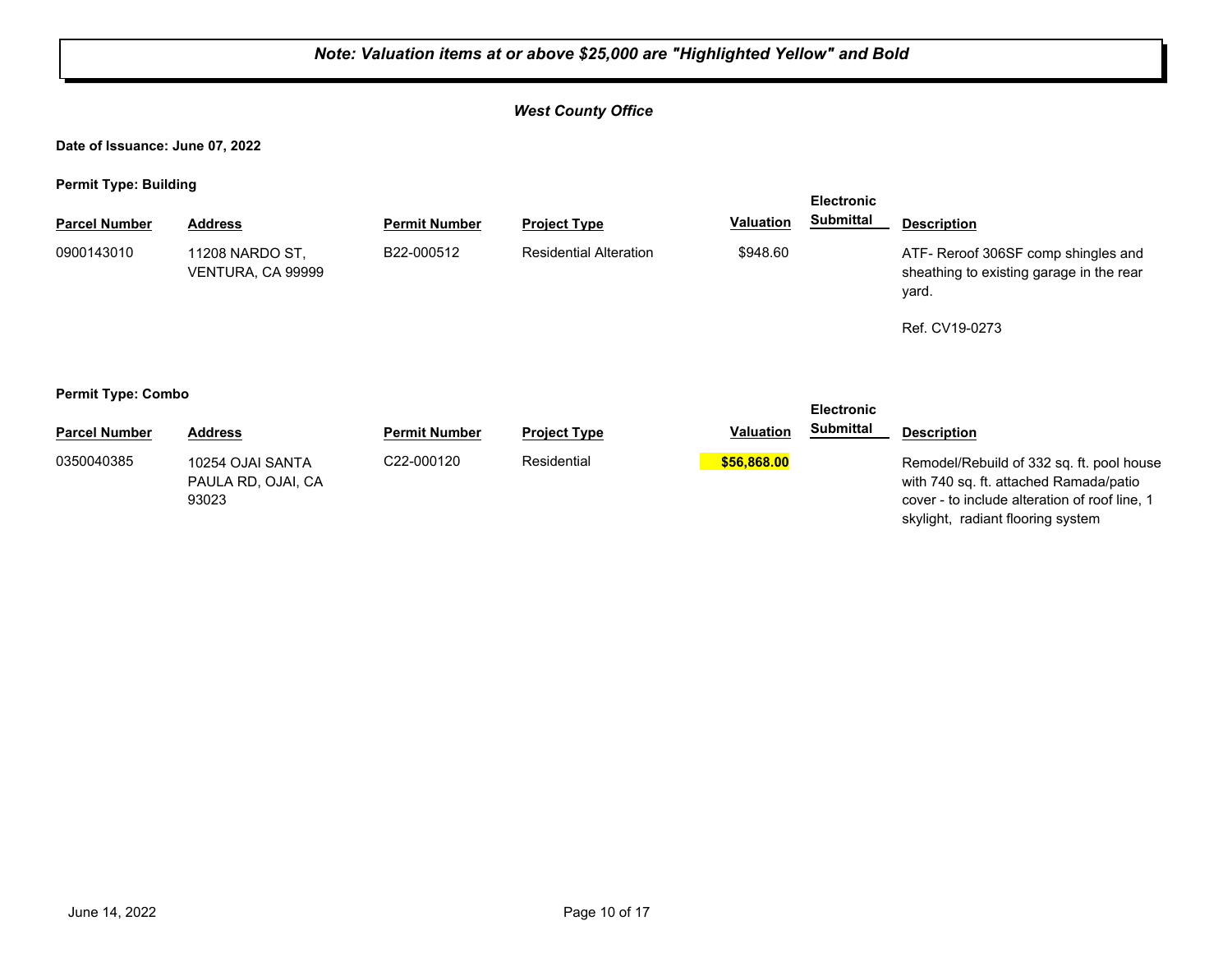#### *West County Office*

#### **Date of Issuance: June 07, 2022**

**Permit Type: Electrical**

|                      |                                                                                            |                      |                     |                  | <b>Electronic</b> |                                                                                                                                                                                            |
|----------------------|--------------------------------------------------------------------------------------------|----------------------|---------------------|------------------|-------------------|--------------------------------------------------------------------------------------------------------------------------------------------------------------------------------------------|
| <b>Parcel Number</b> | <b>Address</b>                                                                             | <b>Permit Number</b> | <b>Project Type</b> | <b>Valuation</b> | <b>Submittal</b>  | <b>Description</b>                                                                                                                                                                         |
| 1520061095           | 63 VIENTOS RD,<br>CAMARILLO, CA 93010                                                      | E21-000785           | Residential         | \$0.00           | <b>Yes</b>        | Installation of roof mounted PV system,<br>4.18 KW, 11 panels and electrical service<br>panel upgrade, 200 amps<br>*Revised 6/2/22, change system size to<br>4.56 KW and 12 panels         |
| 0560111090           | 4013 MARKET ST, PIRU,<br>CA 99999                                                          | E22-000408           | Residential         | \$0.00           | Yes               | Installation of roof mounted PV system,<br>8.75 KW, 25 panels and 1 tesla<br>powerwalls. Existing loads will be<br>relocated to new 125A backup loads<br>panel.                            |
| 0400030115           | 14567 OJAI-SANTA<br>PAULA RD, SANTA<br>PAULA, CA 93060                                     | E22-000417           | Residential         | \$0.00           | <b>Yes</b>        | Installation of Tesla power wall battery<br>backup system to existing solar PV<br>system. Existing loads will be relocated to<br>new 125A backup loads panel.                              |
| 0560241045           | 4008 SHANNON LN, PIRU,<br>CA 99999                                                         | E22-000419           | Residential         | \$0.00           | <b>Yes</b>        | Installation of (1) tesla power wall battery<br>system to existing solar PV system.<br>Existing loads will be relocated to new<br>100A backup loads panel.                                 |
| 0600064105           | 7003 W SURFSIDE ST.<br><b>RINCON, CA 99999</b><br>7007 W SURFSIDE ST,<br>VENTURA, CA 93001 | E22-000422           | Residential         | \$0.00           | Yes               | Installation of roof mounted PV solar, 6.29<br>KW, 17 panels and (1) tesla battery back<br>up. New 200A main service panel.<br>Existing 100A panelboards will be used for<br>backup loads. |
| 0630180475           | 4035 N VENTURA AV,<br>VENTURA COUNTY, CA<br>99999                                          | E22-000513           | Commercial          | \$0.00           |                   | Relocate and Reduce service panel from<br>400 AMP to 200 AMP, and new Sub-panel                                                                                                            |

**Date of Issuance: June 08, 2022**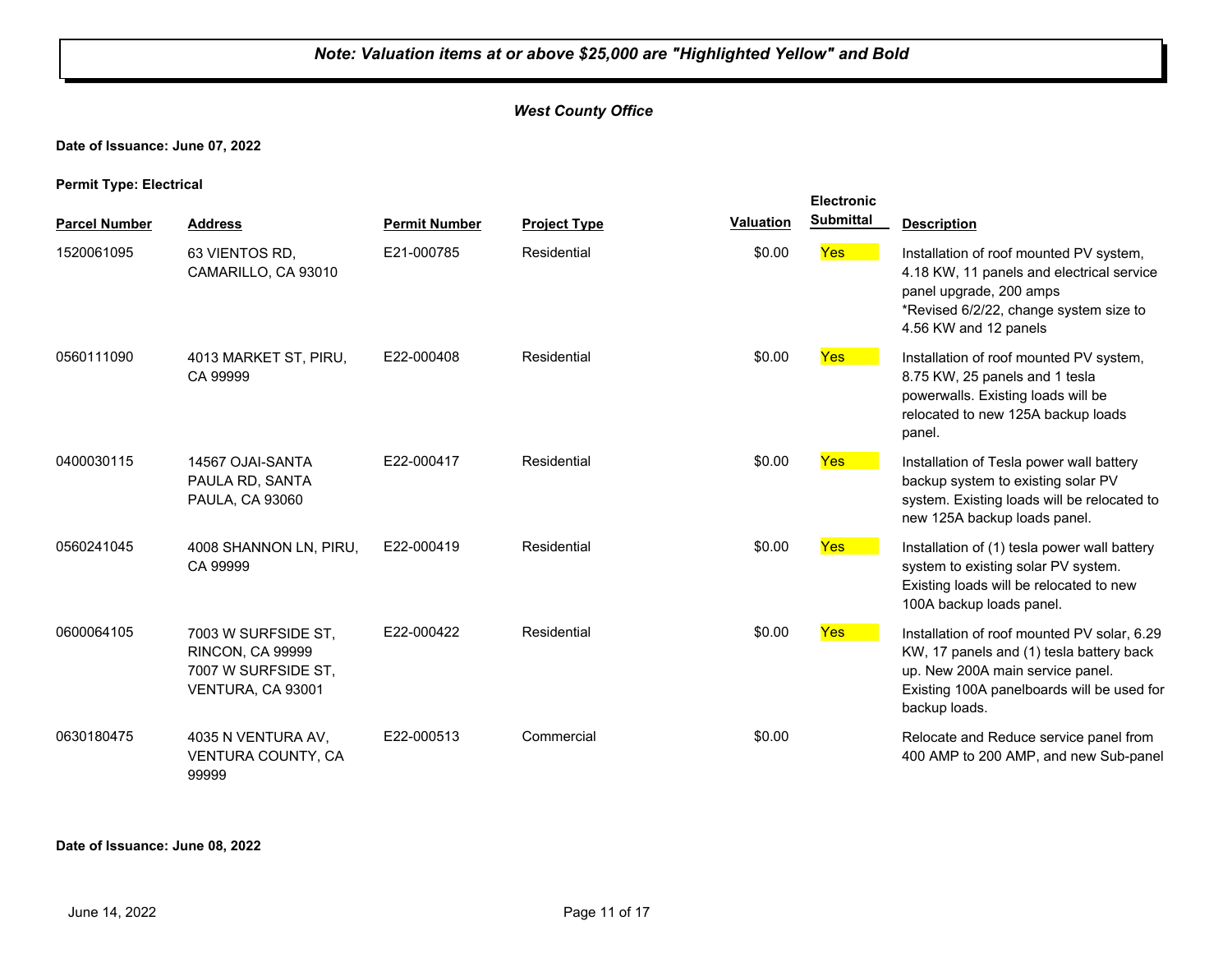#### *West County Office*

**Date of Issuance: June 08, 2022**

**Permit Type: Combo**

|                      |                                                      |                         |                     |                  | <b>Electronic</b> |                                                                                                                                                      |
|----------------------|------------------------------------------------------|-------------------------|---------------------|------------------|-------------------|------------------------------------------------------------------------------------------------------------------------------------------------------|
| <b>Parcel Number</b> | <b>Address</b>                                       | <b>Permit Number</b>    | <b>Project Type</b> | <b>Valuation</b> | <b>Submittal</b>  | <b>Description</b>                                                                                                                                   |
| 0610100425           | 55 PEPPERTREE LN.<br>OAK VIEW. CA 93022              | C <sub>21</sub> -000146 | Residential         | \$10,956.80      | <b>Yes</b>        | Installation of new prefabricated tuff shed<br>512 sq ft with electrical                                                                             |
| 0080220010           | 7804 STANLEY PARK RD.<br>VENTURA COUNTY, CA<br>99999 | C22-000167              | <b>NSFR</b>         | \$372.953.50     | Yes               | Thomas Fire Rebuild - No SAP Number (<br>original dwelling 3,838 sq. ft.) - Construct<br>new 2,400 sq. ft. dwelling with 1,1318 sq.<br>ft. deck area |
| 1510022375           | 104 CATALINA DR.<br>CAMARILLO, CA                    | C22-000628              | Residential         | \$0.00           |                   | air handler 60,000 btu changeout laundry<br>room like for like A/C 5-ton 14 seer (new)<br>on side yard, electric hook up circuit                     |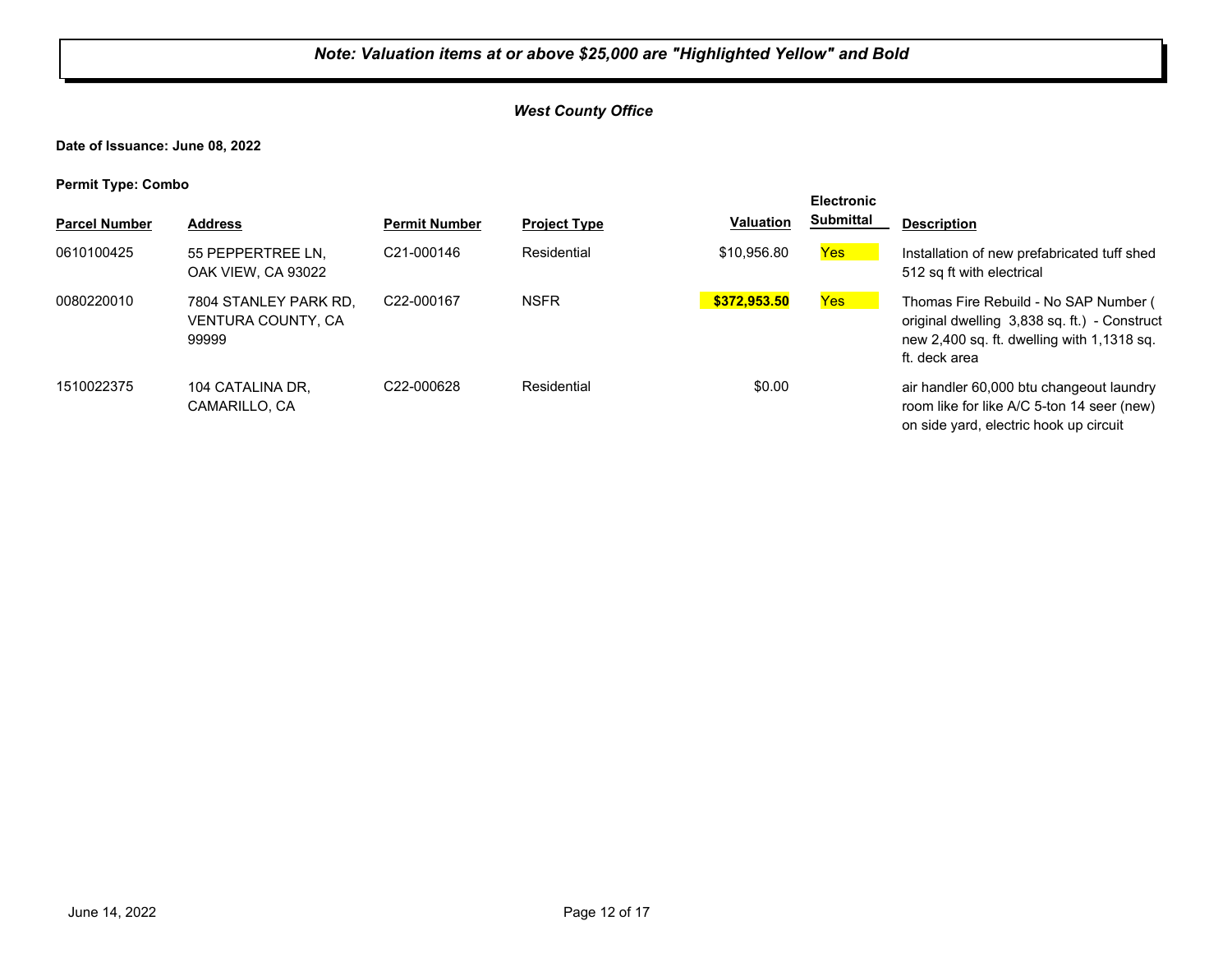#### *West County Office*

#### **Date of Issuance: June 08, 2022**

**Permit Type: Electrical**

| <b>Parcel Number</b> | <b>Address</b>                                                                     | <b>Permit Number</b> | <b>Project Type</b> | <b>Valuation</b> | <b>Electronic</b><br><b>Submittal</b> | <b>Description</b>                                                                                                       |
|----------------------|------------------------------------------------------------------------------------|----------------------|---------------------|------------------|---------------------------------------|--------------------------------------------------------------------------------------------------------------------------|
| 1510080135           | 86 BRENTFORD CT.<br>CAMARILLO, CA 93010<br>86 BRENTFORD CT,<br>CAMARILLO, CA 99999 | E22-000312           | Residential         | \$0.00           | <b>Yes</b>                            | 3 battery back up systems                                                                                                |
| 1090302365           | 1088 DESEO AV,<br>CAMARILLO, CA 99999                                              | E22-000375           | Residential         | \$510.00         | Yes                                   | Roof mounted PV system. 10 kW, 1 back<br>up battery. Existing loads will be relocated<br>to new 125A backup loads panel. |
| 0320176045           | 90 W WILLEY ST, OJAI,<br>CA 93023                                                  | E22-000517           | Residential         | \$0.00           | Yes                                   | Main panel upgrade from to 200 amp.<br>Same location                                                                     |
| 1470023200           | 4962 PERRY WY.<br>OXNARD, CA 93036                                                 | E22-000518           | Residential         | \$0.00           |                                       | Electrical Service upgrade to 200amp                                                                                     |
| 0290010485           | 1282 CARNE RD, OJAI,<br>CA 93023                                                   | E22-000519           | Residential         | \$0.00           |                                       | 200 AMP panel upgrade                                                                                                    |

#### **Permit Type: Plumbing**

| <b>Parcel Number</b> | <b>Address</b>         | <b>Permit Number</b> | <b>Project Type</b> | Valuation | Submittal | <b>Description</b>                         |
|----------------------|------------------------|----------------------|---------------------|-----------|-----------|--------------------------------------------|
| 0610080445           | 79 KUNKLE ST, OJAI, CA | P22-000140           | Residential         | \$0.00    |           | water heater replacement 40 traditional in |

garage with no changes to supply, drain, sewer

**Electronic** 

**Date of Issuance: June 09, 2022**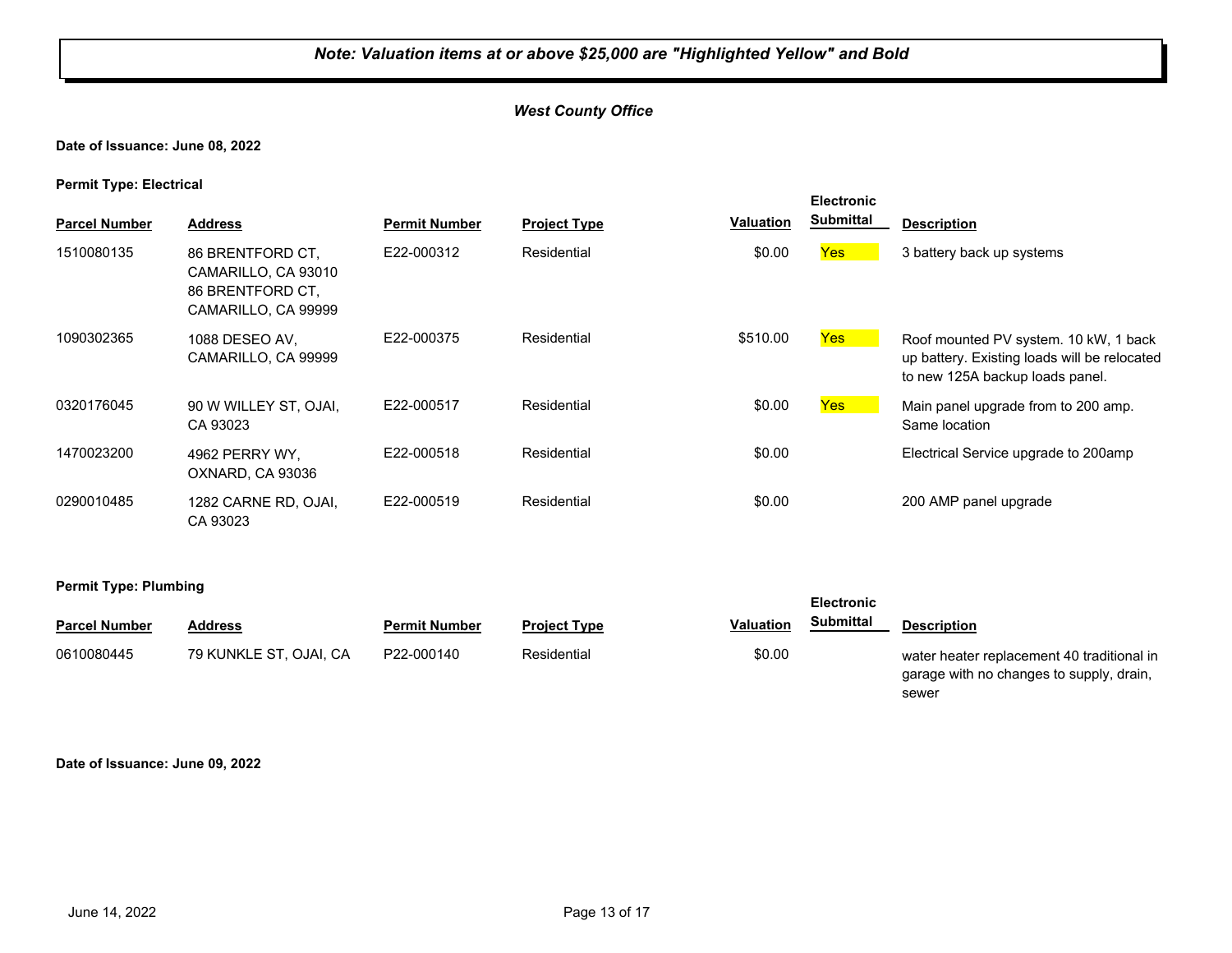#### *West County Office*

**Date of Issuance: June 09, 2022**

**Permit Type: Building**

|                           |                                     |                         |                               |                  | <b>Electronic</b> |                                                                                                                                                                   |
|---------------------------|-------------------------------------|-------------------------|-------------------------------|------------------|-------------------|-------------------------------------------------------------------------------------------------------------------------------------------------------------------|
| <b>Parcel Number</b>      | <b>Address</b>                      | <b>Permit Number</b>    | <b>Project Type</b>           | <b>Valuation</b> | <b>Submittal</b>  | <b>Description</b>                                                                                                                                                |
| 1100361115                | 4030 DONLON RD,<br>CAMARILLO, CA    | B22-000516              | <b>Residential Alteration</b> | \$1,287.60       |                   | change out retrofit windows total of 58 sq<br>ft                                                                                                                  |
| <b>Permit Type: Combo</b> |                                     |                         |                               |                  | <b>Electronic</b> |                                                                                                                                                                   |
| <b>Parcel Number</b>      | <b>Address</b>                      | <b>Permit Number</b>    | <b>Project Type</b>           | <b>Valuation</b> | <b>Submittal</b>  | <b>Description</b>                                                                                                                                                |
| 0550080070                | 2208 PIRU CANYON,<br>PIRU, CA 93040 | C21-000917              | <b>NMH</b>                    | \$23,424.00      | <b>Yes</b>        | Install new 960SF manufactured home<br>(ADU).                                                                                                                     |
| 2060155270                | 716 OCEAN DR, OXNARD,<br>CA 93030   | C21-001201              | Residential                   | \$73,432.70      | <b>Yes</b>        | Construction of 408 SF (2) story addition,<br>covert 140 SF of portion of garage into<br>living space and remodel kitchen.<br>(Staircase not part of this permit) |
| 0290100505                | 4352 GRAND AV, OJAI,<br>CA 93023    | C <sub>21</sub> -001502 | Residential                   | \$49,521.00      | Yes               | Conversion of existing 510SF garage into<br>a bedroom and garage. The existing<br>laundry room will be enclosed in a<br>separate room.                            |
| 1610091130                | 5340 NORTH ST, SOMIS,<br>CA 93066   | C22-000106              | <b>NSFR</b>                   | \$86,224.80      | Yes               | Legalize conversation of existing detached<br>garage to a 888 sq. ft. accessory dwelling,<br><b>New Address</b>                                                   |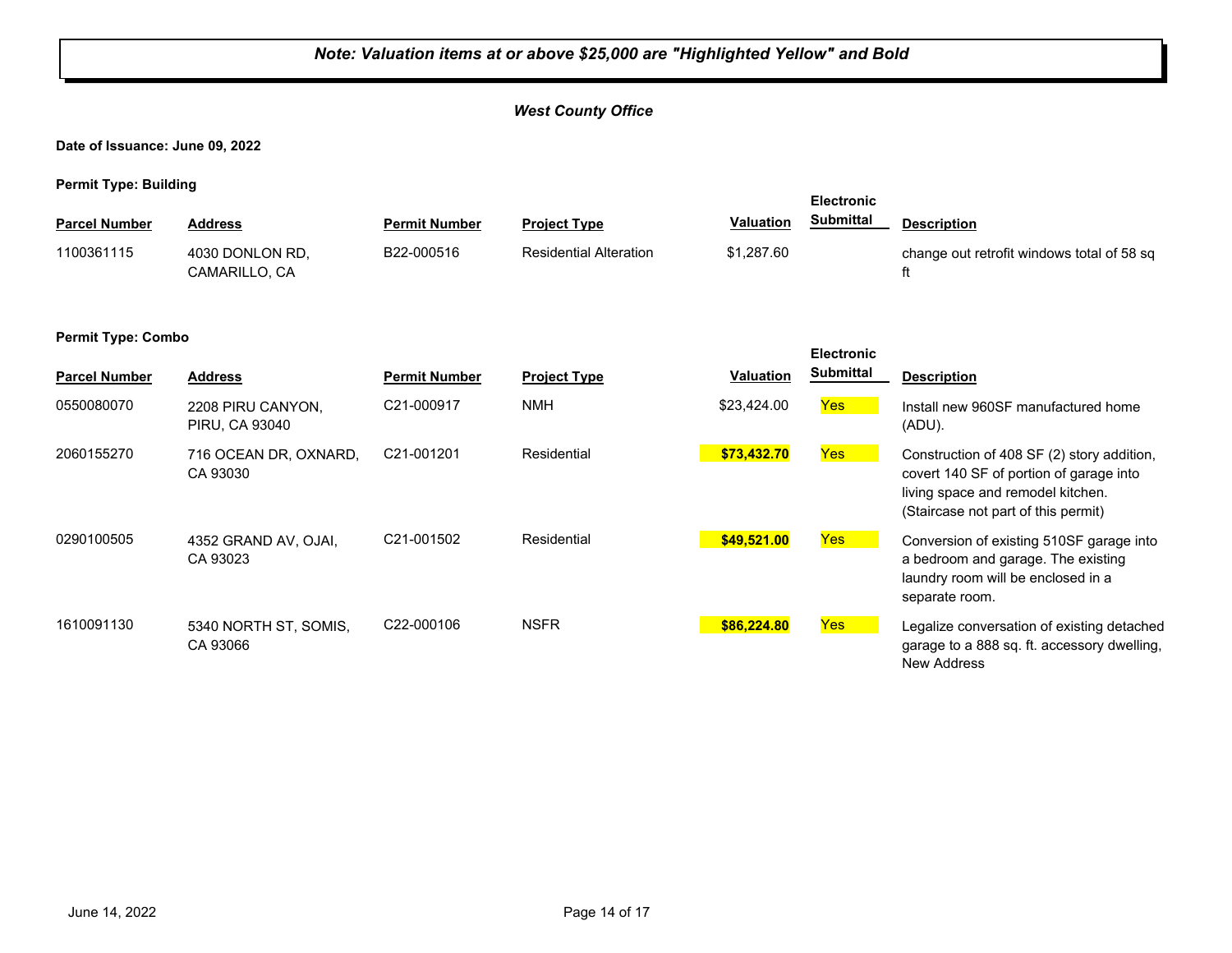#### *West County Office*

#### **Date of Issuance: June 09, 2022**

**Permit Type: Electrical**

| <b>Parcel Number</b> | <b>Address</b>                                                                                | <b>Permit Number</b> | <b>Project Type</b> | <b>Valuation</b> | <b>Electronic</b><br><b>Submittal</b> | <b>Description</b>                                                                                                                                                                                              |
|----------------------|-----------------------------------------------------------------------------------------------|----------------------|---------------------|------------------|---------------------------------------|-----------------------------------------------------------------------------------------------------------------------------------------------------------------------------------------------------------------|
| 1500081025           | 74 NEISH ST,<br>CAMARILLO, CA 93010<br>74 NEISH ST,<br>CAMARILLO, CA 99999                    | E22-000397           | Residential         | \$0.00           | Yes                                   | Install roof mounted PV System. 6.84 kW,<br>1 back up battery                                                                                                                                                   |
| 1520370155           | 2051 VIA VENETO,<br>CAMARILLO, CA 99999                                                       | E22-000414           | Residential         | \$0.00           | <b>Yes</b>                            | Installation of flush roof mounted solar<br>photovoltaic system, 10.44 kW. 1 back up<br>battery: main breaker derate 200 amp to<br>150 amp. Existing loads will be relocated<br>to new 225A backup loads panel. |
| 1440053185           | 1044 WILL AV, OXNARD,<br>CA 93036<br>1044 WILL AV, OXNARD,<br>CA 99999                        | E22-000415           | Residential         | \$0.00           | <b>Yes</b>                            | Installation of roof mounted photovoltaic<br>system, 4.8kW. 1 battery back up system                                                                                                                            |
| 0310063085           | 29 CALLE CINCO DE<br>MAYO, OAK VIEW, CA<br>93022<br>29 CALLE CINCO DE<br>MAYO, OJAI, CA 99999 | E22-000500           | Residential         | \$0.00           | Yes                                   | Roof mounted PV system 4.32 kW                                                                                                                                                                                  |
| 0630131175           | 189 LOS CABOS LN,<br><b>VENTURA, CA</b>                                                       | E22-000521           | Residential         | \$0.00           | Yes                                   | Installation of roof mounted PV system,<br>4.0 KW and 10 panels                                                                                                                                                 |
| 1450153420           | 417 STROUBE ST,<br>OXNARD, CA                                                                 | E22-000522           | Residential         | \$0.00           | <b>Yes</b>                            | Installation of roof mounted PV system,<br>3.2 KW, 8 panels and electrical service<br>panel upgrade 200 amps                                                                                                    |

#### **Date of Issuance: June 10, 2022**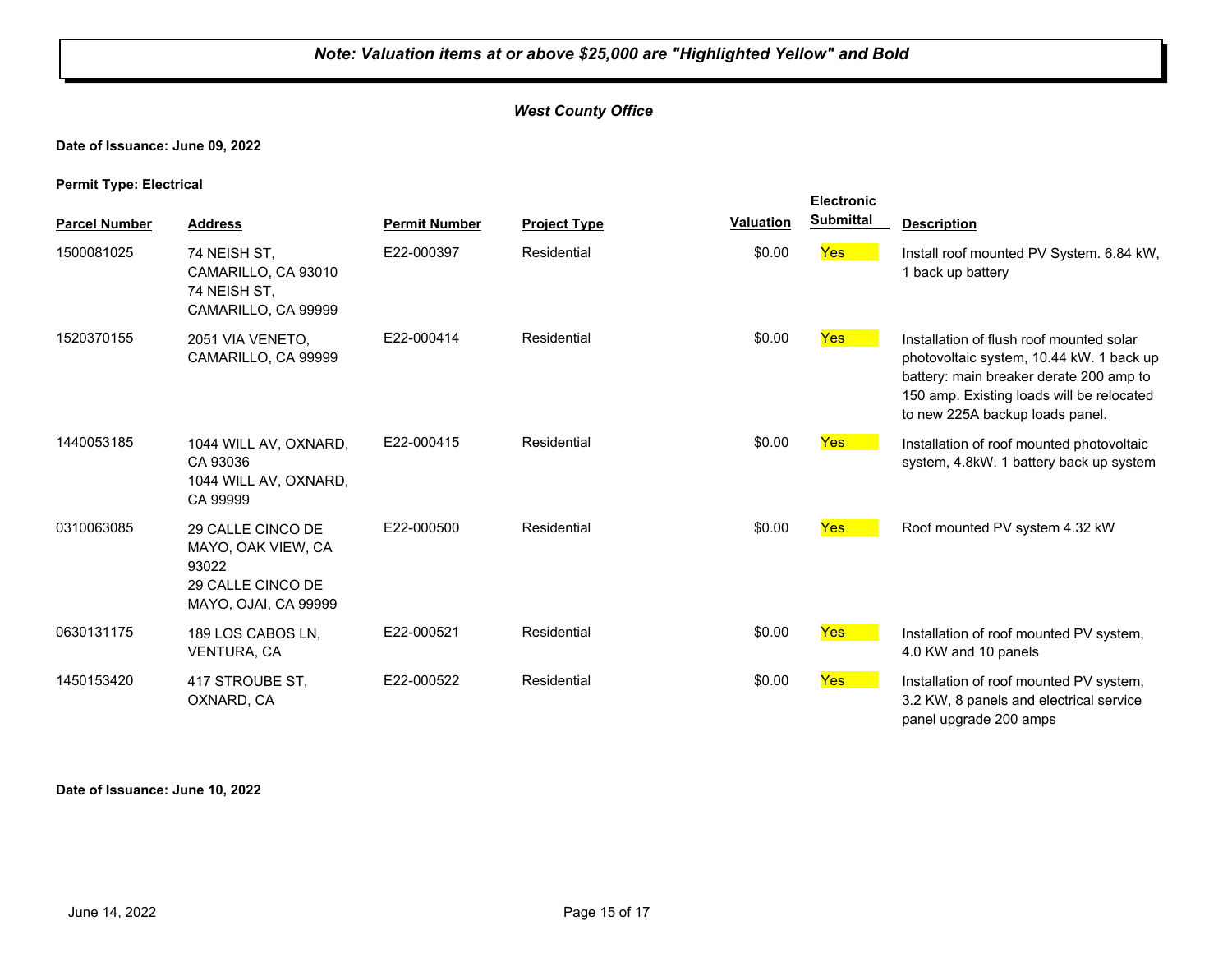#### *West County Office*

**Date of Issuance: June 10, 2022**

**Permit Type: Combo**

| . .                  |                                    |                         |                     |                  | <b>Electronic</b> |                                                                                                                         |
|----------------------|------------------------------------|-------------------------|---------------------|------------------|-------------------|-------------------------------------------------------------------------------------------------------------------------|
| <b>Parcel Number</b> | <b>Address</b>                     | <b>Permit Number</b>    | <b>Project Type</b> | <b>Valuation</b> | <b>Submittal</b>  | <b>Description</b>                                                                                                      |
| 1090031050           | 709 LA LOMA AV, SOMIS,<br>CA 93066 | C21-001448              | Commercial          | \$976.00         | Yes               | Install a new backup power generator for<br>existing carrier to support both existing<br>and future wireless equipment. |
| 0170142270           | 124 S ENCINAL AV, OJAI,<br>CА      | C <sub>22</sub> -000633 | Residential         | \$0.00           |                   | new hyac mini split system 3 ton located<br>at rear yard                                                                |

**Permit Type: Electrical**

| . .                  |                                  |                      |                     |                  | <b>Electronic</b> |                                                                                                      |
|----------------------|----------------------------------|----------------------|---------------------|------------------|-------------------|------------------------------------------------------------------------------------------------------|
| <b>Parcel Number</b> | Address                          | <b>Permit Number</b> | <b>Project Type</b> | <b>Valuation</b> | Submittal         | <b>Description</b>                                                                                   |
| 1530020085           | 776 MESA, CAMARILLO,<br>CA 93012 | E22-000526           | Residential         | \$0.00           |                   | 11.88kw roof mounted solar photovoltaic<br>system. 33 panels. Main service panel<br>upgrade to 200A. |

**Permit Type: Plumbing**

| $ -$                 |                                |                      |                     | <b>Electronic</b>             |                                                                                     |
|----------------------|--------------------------------|----------------------|---------------------|-------------------------------|-------------------------------------------------------------------------------------|
| <b>Parcel Number</b> | Address                        | <b>Permit Number</b> | <b>Project Type</b> | Submittal<br><b>Valuation</b> | <b>Description</b>                                                                  |
| 2060165190           | 113 MOORPARK AV.<br>OXNARD. CA | P22-000141           | Residential         | \$0.00                        | Installation of a new tankless water heater<br>and relocate stackable washer/dryer. |

**West County Office Valuation Subtotal: \$677,103.00**

**Total Unincorporated Weekly Valuation: \$906,822.74**